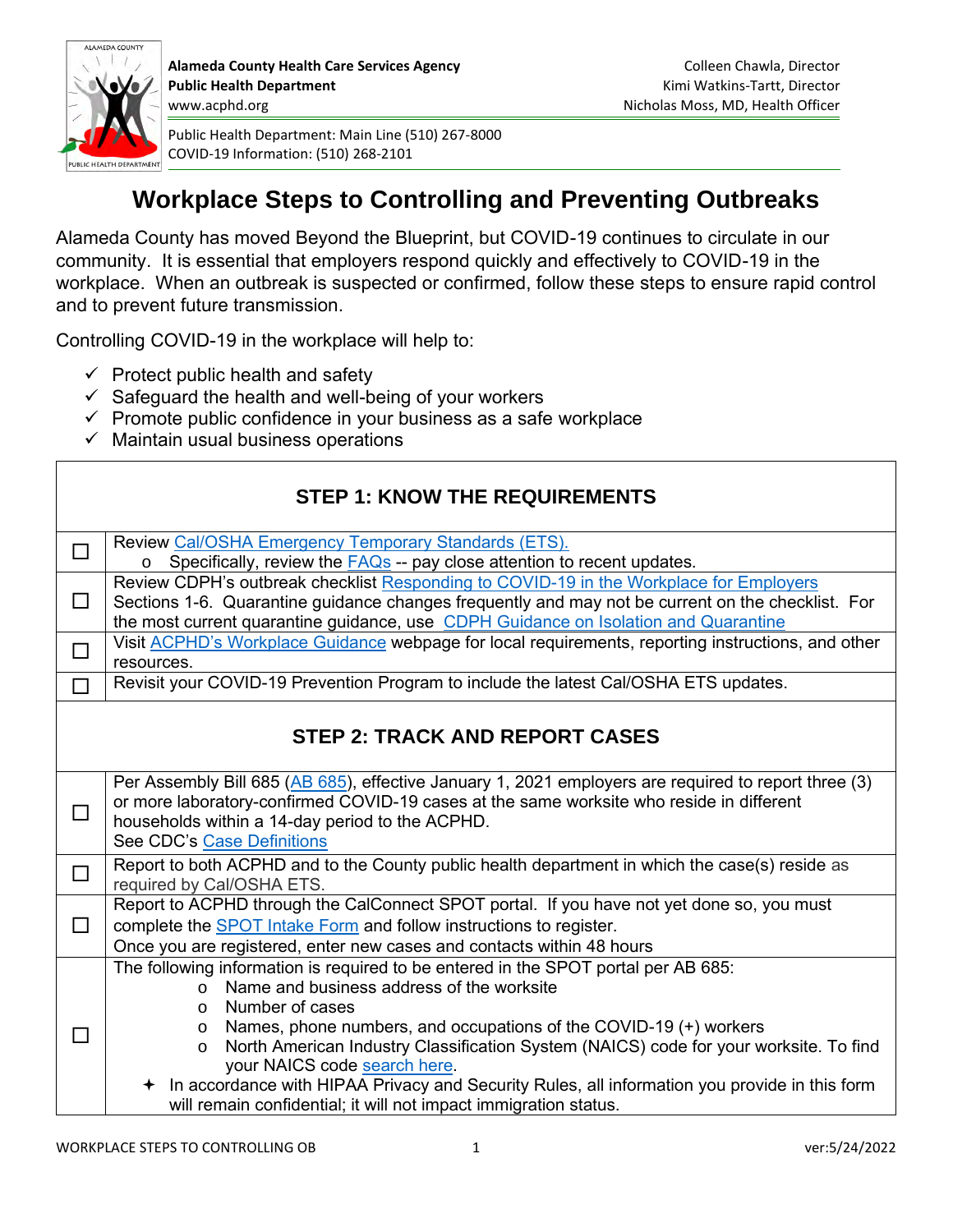

Alameda County Health Care Services Agency **Colleen Chawla, Director** Colleen Chawla, Director Public Health Department **Public Health Department Kimi Watkins-Tartt, Director** 

| $\Box$                                                                                                                                                                                                                                                                                                                                                                                                            | Provide cases with CDPH Guidance on Isolation and Quarantine and Alameda County Health Officer<br><b>Orders for Isolation and Quarantine.</b>                                                                                                                                                                                                                                                                                                                                                                                                                                                                                                                                                                                                                                                          |  |
|-------------------------------------------------------------------------------------------------------------------------------------------------------------------------------------------------------------------------------------------------------------------------------------------------------------------------------------------------------------------------------------------------------------------|--------------------------------------------------------------------------------------------------------------------------------------------------------------------------------------------------------------------------------------------------------------------------------------------------------------------------------------------------------------------------------------------------------------------------------------------------------------------------------------------------------------------------------------------------------------------------------------------------------------------------------------------------------------------------------------------------------------------------------------------------------------------------------------------------------|--|
| $\Box$                                                                                                                                                                                                                                                                                                                                                                                                            | For guidance and questions, contact COVIDOB@acgov.org. If you have urgent need after 5:00 pm<br>weekdays or on the weekend, call Alameda County Fire Dispatch at (925) 422-7595 and ask to speak<br>to the Public Health Duty Officer.                                                                                                                                                                                                                                                                                                                                                                                                                                                                                                                                                                 |  |
| <b>STEP 3: IDENTIFY AND REPORT CLOSE CONTACTS</b>                                                                                                                                                                                                                                                                                                                                                                 |                                                                                                                                                                                                                                                                                                                                                                                                                                                                                                                                                                                                                                                                                                                                                                                                        |  |
| □                                                                                                                                                                                                                                                                                                                                                                                                                 | View CDC Case Investigation and Contact Tracing in Non-Healthcare Workplaces: Information for<br>Employers.                                                                                                                                                                                                                                                                                                                                                                                                                                                                                                                                                                                                                                                                                            |  |
|                                                                                                                                                                                                                                                                                                                                                                                                                   | <b>CLOSE CONTACT:</b>                                                                                                                                                                                                                                                                                                                                                                                                                                                                                                                                                                                                                                                                                                                                                                                  |  |
| Cumulative total of ≥15 minutes spent within 6-feet of a COVID-19 infected person over 24-hours during that<br>person's infectious period even if both people were wearing masks, OR unprotected direct contact with an<br>infected person's sneeze, saliva, or cough. This definition shall apply unless close contact is defined by<br>regulation or order of the CDPH. If so, the CDPH definition shall apply. |                                                                                                                                                                                                                                                                                                                                                                                                                                                                                                                                                                                                                                                                                                                                                                                                        |  |
| $\bigstar$                                                                                                                                                                                                                                                                                                                                                                                                        | Infectious period is defined as 2 days before the start of COVID symptoms through 10 days after<br>symptoms began for those without severe COVID-19 disease (or through Day 5 if testing negative on<br>Day 5 or later). If no symptoms, the infectious period is defined as 2 days prior to the date that the<br>test specimen was collected through 10 days after (or through Day 5 if testing negative on Day 5 or<br>later).                                                                                                                                                                                                                                                                                                                                                                       |  |
| $\Box$                                                                                                                                                                                                                                                                                                                                                                                                            | When doing contact tracing in your workplace, remember to:<br>1. Verify the shifts the cases worked during their infectious period through interviews or by<br>reviewing the employment records.<br>2. Identify other workers who may have worked closely with the cases during their infectious<br>period.<br>3. Identify work processes and locations where workers are <6 ft apart for at least 15 minutes.<br>4. Ask about carpooling or social gatherings outside of the work setting.<br>5. Consider close contacts that occurred onsite but were unrelated to work duties, especially<br>activities that occurred during break times and in shared spaces. Consider:<br>a. How and where do workers take meal breaks?<br>b. If workers change into uniforms onsite, how do they avoid crowding? |  |
| □                                                                                                                                                                                                                                                                                                                                                                                                                 | Provide close contacts with Alameda County Quarantine Guidance                                                                                                                                                                                                                                                                                                                                                                                                                                                                                                                                                                                                                                                                                                                                         |  |
| <b>STEP 4: TEST</b>                                                                                                                                                                                                                                                                                                                                                                                               |                                                                                                                                                                                                                                                                                                                                                                                                                                                                                                                                                                                                                                                                                                                                                                                                        |  |
| □                                                                                                                                                                                                                                                                                                                                                                                                                 | View and follow Cal/OSHA ETS testing requirements.                                                                                                                                                                                                                                                                                                                                                                                                                                                                                                                                                                                                                                                                                                                                                     |  |
| $\Box$                                                                                                                                                                                                                                                                                                                                                                                                            | A key resource for developing an ongoing testing plan is CDC's SARS-CoV-2 Testing Strategy:<br><b>Considerations for Non-Healthcare Workplaces</b>                                                                                                                                                                                                                                                                                                                                                                                                                                                                                                                                                                                                                                                     |  |
| $\Box$                                                                                                                                                                                                                                                                                                                                                                                                            | An additional resource for antigen testing is CDC's Antigen Testing Guidance                                                                                                                                                                                                                                                                                                                                                                                                                                                                                                                                                                                                                                                                                                                           |  |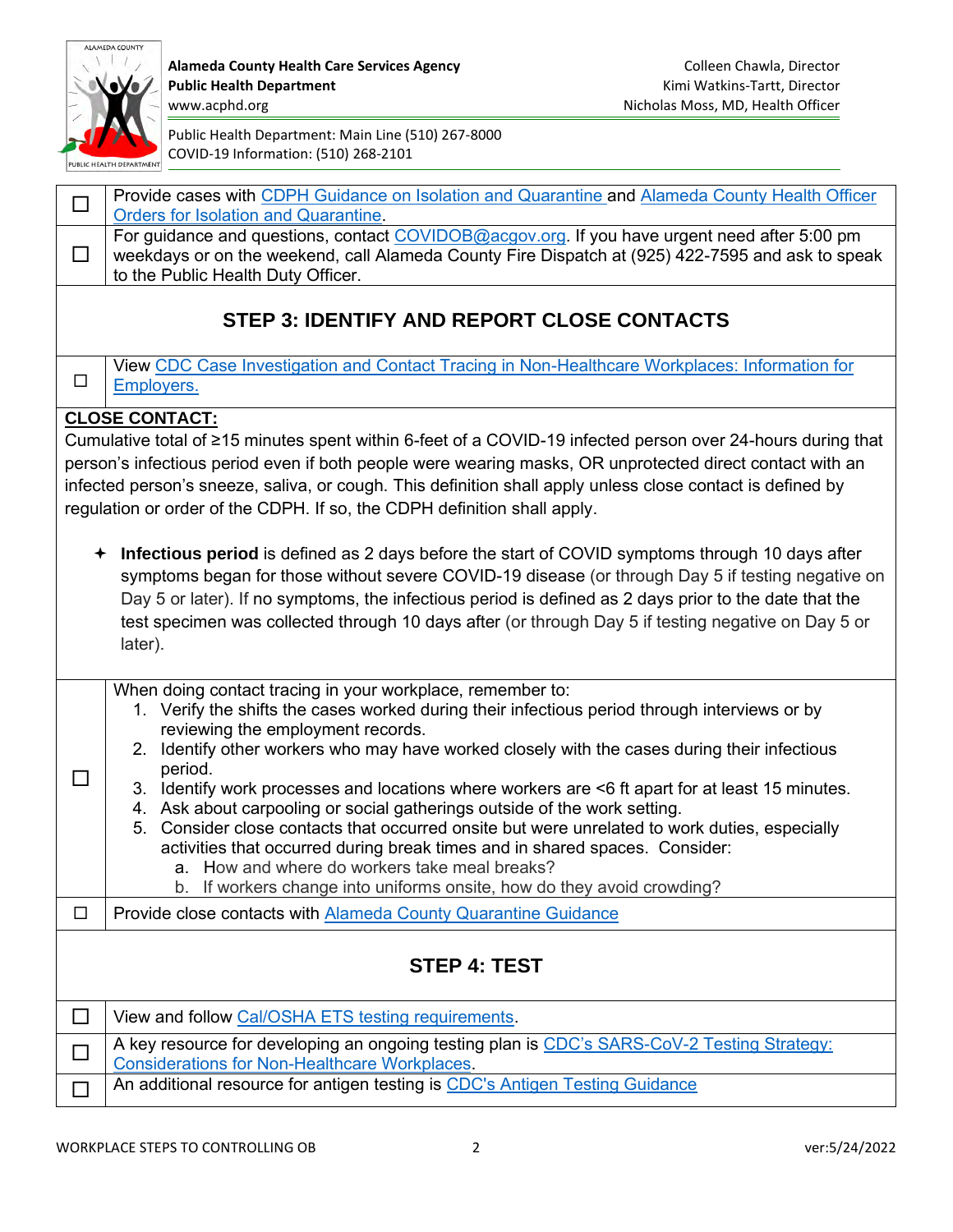

Alameda County Health Care Services Agency **Colleen Chawla, Director** Colleen Chawla, Director Public Health Department **Public Health Department Kimi Watkins-Tartt, Director** 

| ⊔                                        | Exposed workers who tested positive for SARS-CoV-2 within the previous 90 days should not be<br>retested unless symptomatic.                                                                                                                                                                                                                                                                                                                                                                                                                                                                                                                                                                                                                                                                                                                                                                                                                                                                                                                                                                                                                                                                                                                                                                                                                                                                                                           |  |  |
|------------------------------------------|----------------------------------------------------------------------------------------------------------------------------------------------------------------------------------------------------------------------------------------------------------------------------------------------------------------------------------------------------------------------------------------------------------------------------------------------------------------------------------------------------------------------------------------------------------------------------------------------------------------------------------------------------------------------------------------------------------------------------------------------------------------------------------------------------------------------------------------------------------------------------------------------------------------------------------------------------------------------------------------------------------------------------------------------------------------------------------------------------------------------------------------------------------------------------------------------------------------------------------------------------------------------------------------------------------------------------------------------------------------------------------------------------------------------------------------|--|--|
| □                                        | If a worker has symptoms of COVID-19, they should leave work and seek medical evaluation even if<br>fully vaccinated or previously infected with COVID-19. If COVID-19 is suspected, they must follow<br><b>ACPHD Health Officer Isolation Orders.</b>                                                                                                                                                                                                                                                                                                                                                                                                                                                                                                                                                                                                                                                                                                                                                                                                                                                                                                                                                                                                                                                                                                                                                                                 |  |  |
| <b>STEP 5. PROMOTE VACCINATION</b>       |                                                                                                                                                                                                                                                                                                                                                                                                                                                                                                                                                                                                                                                                                                                                                                                                                                                                                                                                                                                                                                                                                                                                                                                                                                                                                                                                                                                                                                        |  |  |
|                                          | Vaccination is a critical tool for protecting workers, businesses, and the public. When all or most of<br>your workers are fully vaccinated and have received their booster, your facility will be better protected.<br>You are REQUIRED by the ETS to provide information about the benefits of vaccination and how<br>workers can access vaccination.<br>Employees should be directed to make appointments at https://www.primarybio.com/r/alco-<br>$\circ$<br>vax-signup (In Alameda County) or state-wide at My Turn.<br>Support vaccination by allowing workers to go get vaccinated and boosted during paid work<br>$\circ$<br>hours whenever possible.<br>It is common to experience low grade symptoms for a day or two after vaccination. Institute<br>$\circ$<br>permissive sick leave policies.<br>Explore options for setting up a mobile on-site vaccination clinic at Alameda County Mobile<br>$\circ$<br>COVID-19 Vaccination Request Form. The mobile vaccination clinics need a minimum of 20<br>persons to vaccinate to come out to a site and they can handle up to 300 persons. Making<br>vaccinations easy and accessible will increase vaccine acceptance.<br>For more information on COVID-19 vaccination go to ACPHD's COVID-19: Vaccinations<br>O<br>webpage or if you have additional questions email covax@acgov.org.<br>You should also review Cal/OSHA requirements for vaccine information and training. |  |  |
|                                          | For more information check CDC's Key Things To Know About COVID-19 Vaccines.                                                                                                                                                                                                                                                                                                                                                                                                                                                                                                                                                                                                                                                                                                                                                                                                                                                                                                                                                                                                                                                                                                                                                                                                                                                                                                                                                           |  |  |
| <b>STEP 6: REVIEW WORKSITE PRACTICES</b> |                                                                                                                                                                                                                                                                                                                                                                                                                                                                                                                                                                                                                                                                                                                                                                                                                                                                                                                                                                                                                                                                                                                                                                                                                                                                                                                                                                                                                                        |  |  |
| $\Box$                                   | Per the ETS, conduct a workplace evaluation to identify possible COVID-19 hazards. You should<br>review all relevant policies, procedures, and operations. Identify opportunities for improvement and<br>implement changes that will control and prevent spread.                                                                                                                                                                                                                                                                                                                                                                                                                                                                                                                                                                                                                                                                                                                                                                                                                                                                                                                                                                                                                                                                                                                                                                       |  |  |
|                                          | Review your COVID Prevention Program. Cal/OSHA has a sample plan that you can use and adapt<br>to your operations.                                                                                                                                                                                                                                                                                                                                                                                                                                                                                                                                                                                                                                                                                                                                                                                                                                                                                                                                                                                                                                                                                                                                                                                                                                                                                                                     |  |  |
| ⊔                                        | Make sure that you are following all recommended infection control practices and that you have a<br>system for monitoring and reinforcing compliance across your worksite. You should promote<br>appropriate hand hygiene, respiratory etiquette and, in some situations, proper PPE use.                                                                                                                                                                                                                                                                                                                                                                                                                                                                                                                                                                                                                                                                                                                                                                                                                                                                                                                                                                                                                                                                                                                                              |  |  |
| ப                                        | For face covering requirements please see Alameda County's Mask & Face Coverings webpage. And<br><b>CDPH's Face Covering Guidance</b>                                                                                                                                                                                                                                                                                                                                                                                                                                                                                                                                                                                                                                                                                                                                                                                                                                                                                                                                                                                                                                                                                                                                                                                                                                                                                                  |  |  |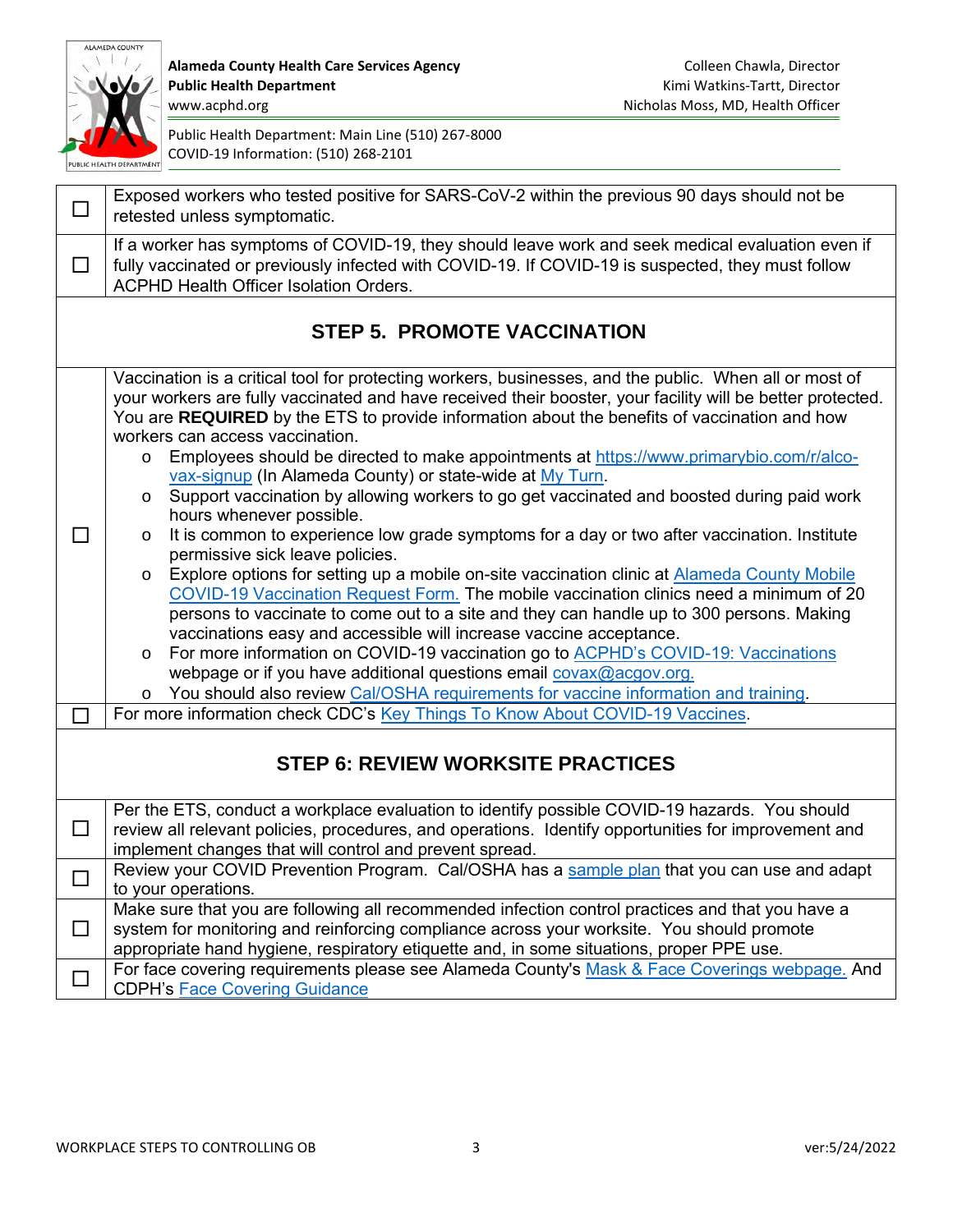

|                                              | In addition, Cal/OSHA ETS has strict requirements for face coverings.<br>$\exists$ You are REQUIRED to provide and ensure use of face coverings during outbreaks and major<br>outbreaks.                                                                                                                                                                                                                                                                                                                                                                                                                                                                                                                                                                                                                                                                                                                                                                                                                                                                                                                                                                          |  |  |
|----------------------------------------------|-------------------------------------------------------------------------------------------------------------------------------------------------------------------------------------------------------------------------------------------------------------------------------------------------------------------------------------------------------------------------------------------------------------------------------------------------------------------------------------------------------------------------------------------------------------------------------------------------------------------------------------------------------------------------------------------------------------------------------------------------------------------------------------------------------------------------------------------------------------------------------------------------------------------------------------------------------------------------------------------------------------------------------------------------------------------------------------------------------------------------------------------------------------------|--|--|
|                                              | $\Box$ In the setting of an outbreak, all employees in the exposed group regardless of vaccination<br>status must wear face coverings when indoors, or when outdoors and less than six feet from<br>another person, unless an exception applies (see Cal/OSHA ETS FAQ).<br>$\Box$ You must monitor to ensure that they are worn over the nose and mouth while indoors except<br>in certain situations (see Cal/OSHA ETS FAQ).<br>$\Box$ You must provide face coverings to any worker who requests one regardless of vaccination<br>status.<br>$\Box$ You must provide well fitted respirator for voluntary use without fear of retaliation and at no<br>cost to employees. Whenever respirators are provided for voluntary use, you must provide<br>effective training and instructions.<br>Employers shall evaluate the need for personal protective equipment to prevent<br>8<br>exposure to COVID-19 hazards, such as gloves, goggles, and face shields, and<br>provide such personal protective equipment as needed.<br>$\Box$ You must allow workers to wear face coverings if they wish to unless wearing a face covering<br>would create a safety hazard. |  |  |
| □                                            | Per the ETS, implement ventilation changes to mechanical ventilation systems including increasing<br>filtration efficiency to at least MERV-13, or the highest efficiency compatible with the ventilation<br>system. Evaluate whether HEPA air filtration units are needed. See CDPH Interim Guidance For<br>Ventilation, Filtration, and Air Quality in Indoor Environments.                                                                                                                                                                                                                                                                                                                                                                                                                                                                                                                                                                                                                                                                                                                                                                                     |  |  |
| $\Box$                                       | Consider instituting stable work cohorts (by shifts, locations, and/or work duties). Do not float staff to<br>different areas of the facility if at all possible.                                                                                                                                                                                                                                                                                                                                                                                                                                                                                                                                                                                                                                                                                                                                                                                                                                                                                                                                                                                                 |  |  |
| $\Box$                                       | Pay careful attention to staff break times and locations!<br>$\Box$ Stagger break times<br>$\Box$ Encourage using outside space for breaks if weather permits<br>$\Box$ Encourage staff to use personal vehicles when removing their masks to eat/drink<br>$\Box$ If staff must take breaks together indoors, make sure to use a space where people can safely<br>maintain a minimum 6-foot distance and space tables accordingly<br>$\Box$ Provide EPA approved disinfectant wipes so that staff can clean between uses<br>$\Box$ Provide hand sanitizer or handwashing stations<br>$\Box$ Post signage to remind workers to follow prevention practices                                                                                                                                                                                                                                                                                                                                                                                                                                                                                                         |  |  |
|                                              | Minimize sharing of other equipment between workers; for equipment that must be shared, conduct<br>frequent cleaning between worker use. Workers should not share headsets or other objects that may<br>come into contact with their face, mouth, or nose.                                                                                                                                                                                                                                                                                                                                                                                                                                                                                                                                                                                                                                                                                                                                                                                                                                                                                                        |  |  |
|                                              | Provide education as well as a plan for monitoring and daily reminders to address gaps in prevention<br>practices.                                                                                                                                                                                                                                                                                                                                                                                                                                                                                                                                                                                                                                                                                                                                                                                                                                                                                                                                                                                                                                                |  |  |
| <b>CLEANING AND DISINFECTING</b>             |                                                                                                                                                                                                                                                                                                                                                                                                                                                                                                                                                                                                                                                                                                                                                                                                                                                                                                                                                                                                                                                                                                                                                                   |  |  |
|                                              | View CDC Guidance on Cleaning and Disinfection for Community Facilities.                                                                                                                                                                                                                                                                                                                                                                                                                                                                                                                                                                                                                                                                                                                                                                                                                                                                                                                                                                                                                                                                                          |  |  |
| <b>MONITORING FOR ILLNESS &amp; EXPOSURE</b> |                                                                                                                                                                                                                                                                                                                                                                                                                                                                                                                                                                                                                                                                                                                                                                                                                                                                                                                                                                                                                                                                                                                                                                   |  |  |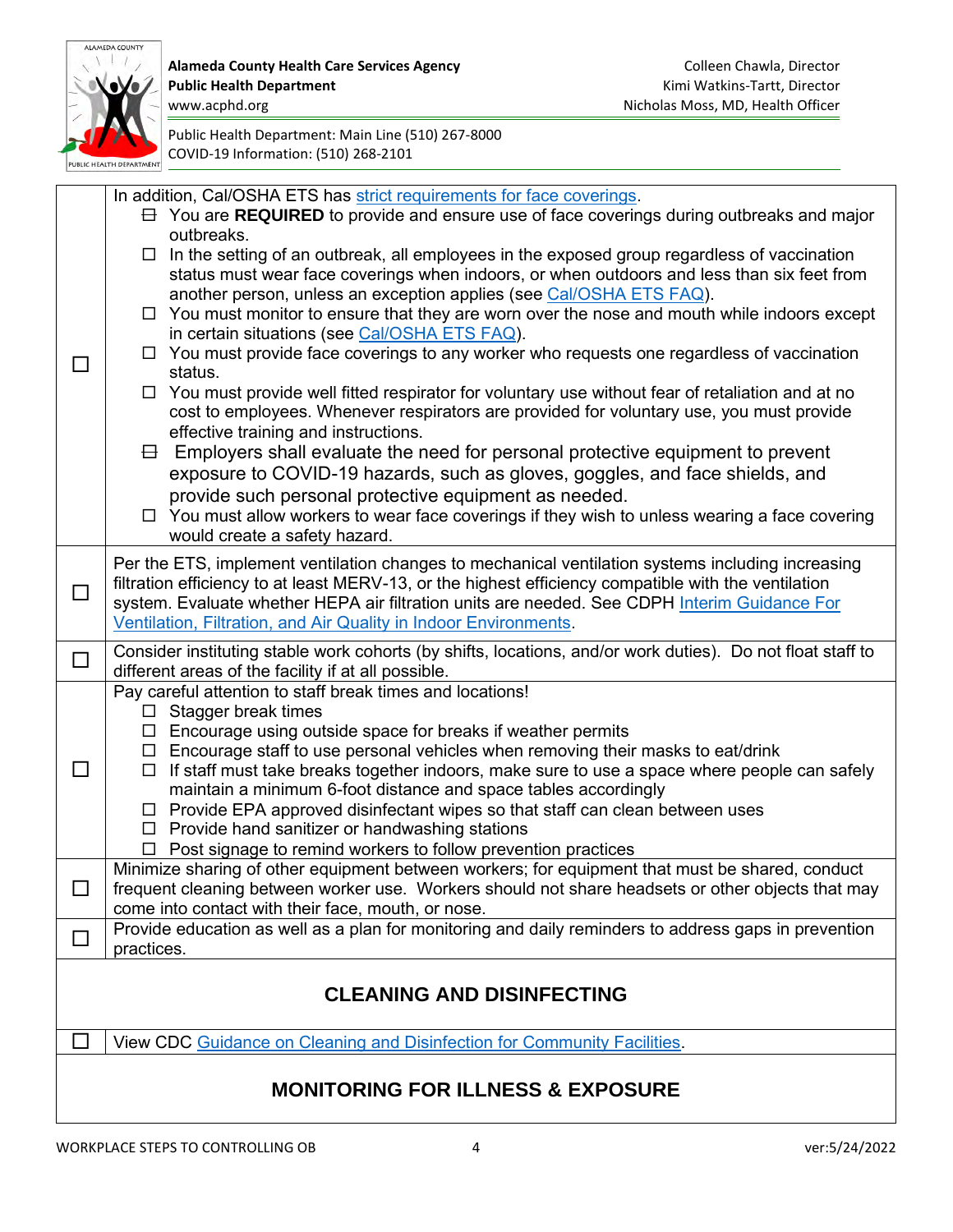

Alameda County Health Care Services Agency **Colleen Chawla, Director** Colleen Chawla, Director Public Health Department **Public Health Department Kimi Watkins-Tartt, Director** 

| □                      | Place signs at all entrances that direct the public not to enter if they are experiencing signs and<br>symptoms of COVID-19 or have been in close contact with a person who tested positive or who has<br>experienced symptoms of COVID-19 in the past 14 days. |  |
|------------------------|-----------------------------------------------------------------------------------------------------------------------------------------------------------------------------------------------------------------------------------------------------------------|--|
|                        | Before each shift, preferably before entering the facility, workers should confirm that they are NOT                                                                                                                                                            |  |
|                        | experiencing symptoms suspicious for COVID-19:                                                                                                                                                                                                                  |  |
|                        | • Fever or chills . Cough . Shortness of breath or difficulty breathing . Fatigue .                                                                                                                                                                             |  |
|                        | Muscle or body aches . Headache . New loss of taste or smell . Sore throat .<br>Congestion or runny nose . Nausea or vomiting . Diarrhea                                                                                                                        |  |
| ΙI                     | Actively encourage workers to self-monitor, to report symptoms immediately, and to NOT                                                                                                                                                                          |  |
|                        | report to work if symptoms develop or if they are a close contact to a COVID-19 (+) case.                                                                                                                                                                       |  |
|                        |                                                                                                                                                                                                                                                                 |  |
|                        | Make sure that workers who recently tested COVID-19 (+) or were in close contact with someone<br>$\circ$                                                                                                                                                        |  |
|                        | who tested COVID-19 (+) have met CDPH return-to-work criteria before entering the facility.                                                                                                                                                                     |  |
|                        | <b>STEP 7: PROVIDE WORKER EDUCATION</b>                                                                                                                                                                                                                         |  |
|                        |                                                                                                                                                                                                                                                                 |  |
| $\Box$                 | Follow AB 685 notification requirements when there has been a potential exposure.                                                                                                                                                                               |  |
| $\Box$                 | Always maintain strict confidentiality regarding the identity of the COVID-19 (+) case(s) in all                                                                                                                                                                |  |
|                        | communications. Avoid messaging that stigmatizes a site or group of people.                                                                                                                                                                                     |  |
| $\Box$                 | ACPHD has a list of worker resources that should be shared with affected employees.                                                                                                                                                                             |  |
|                        | Workers who test COVID-19 (+) and have high-risk conditions may qualify for treatment to prevent<br>serious illness. Workers who are close contacts of a COVID-19 case and have a high-risk condition                                                           |  |
| $\Box$                 | may qualify for postexposure therapy. Share the <b>ACPHD</b> treatment website with your workers so that                                                                                                                                                        |  |
|                        | they can learn more and, if eligible, get access to treatment that could prevent life-threatening illness.                                                                                                                                                      |  |
|                        | Cal/OSHA requires training on COVID-19 related benefit information. See Department of Industrial                                                                                                                                                                |  |
|                        | Relations COVID-19 Resources page for benefits that may be available to employees impacted by                                                                                                                                                                   |  |
| $\Box$                 | COVID-19 including paid sick leave and workers' compensation. It is extremely important that<br>workers are aware of such benefits so that they are more likely to stay home when sick and keep                                                                 |  |
|                        | COVID-19 out of the workplace.                                                                                                                                                                                                                                  |  |
|                        | Share information on relevant laws and protections by referring to the Equal Employment                                                                                                                                                                         |  |
| □                      | Opportunities Commission's (EEOC) What You Should Know About COVID-19 and the ADA, the                                                                                                                                                                          |  |
|                        | <b>Rehabilitation Act, and Other EEO Laws.</b><br>Cal/OSHA ETS requires that employers provide extensive worker training that includes:                                                                                                                         |  |
|                        | Your facility's COVID-19 policies and procedures<br>$\circ$                                                                                                                                                                                                     |  |
|                        | Worker benefits<br>$\circ$                                                                                                                                                                                                                                      |  |
|                        | COVID-19 transmission<br>$\circ$                                                                                                                                                                                                                                |  |
| $\Box$                 | Face coverings and respirators<br>$\circ$                                                                                                                                                                                                                       |  |
|                        | Hand hygiene<br>$\circ$<br>Symptoms of COVID-19 and the importance of not coming to work when symptomatic                                                                                                                                                       |  |
|                        | $\circ$<br>How to access testing and vaccination<br>$\circ$                                                                                                                                                                                                     |  |
|                        | Vaccine effectiveness<br>$\circ$                                                                                                                                                                                                                                |  |
|                        | See CalOSHA training requirements for further details.                                                                                                                                                                                                          |  |
| <b>FOOD FACILITIES</b> |                                                                                                                                                                                                                                                                 |  |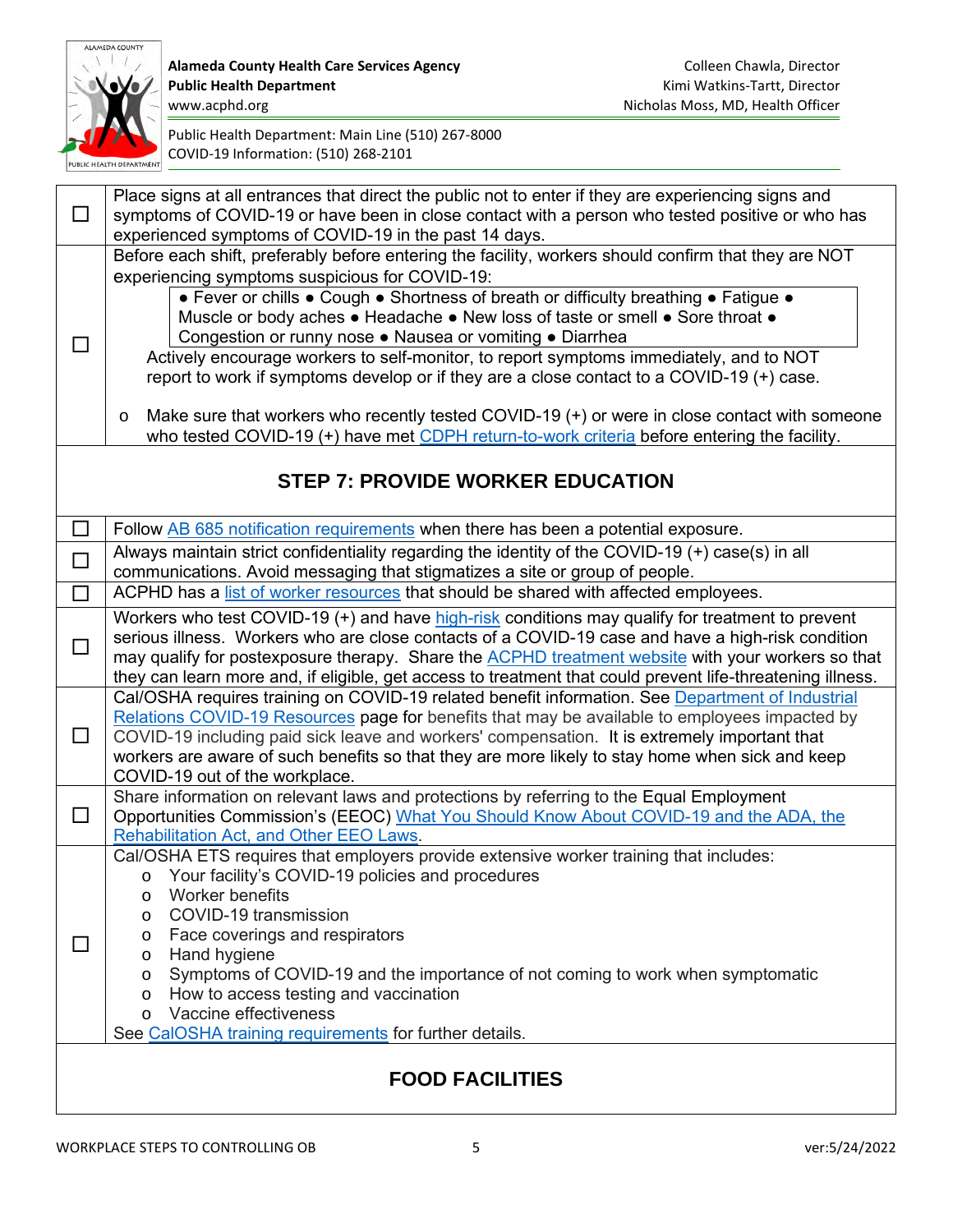

**Alameda County Health Care Services Agency Colleen Chawla, Director Colleen Chawla, Director Public Health Department** Kimi Watkins-Tartt, Director www.acphd.org Nicholas Moss, MD, Health Officer

Public Health Department: Main Line (510) 267-8000 COVID-19 Information: (510) 268-2101

|   | Read and follow Alameda County Department of Environmental Health's Novel Coronavirus (COVID-<br>19) New Guidance for Food Facilities.                                                          |
|---|-------------------------------------------------------------------------------------------------------------------------------------------------------------------------------------------------|
|   | This document provides additional instructions for food facilities to ensure compliance with Alameda<br><b>County Health Officer Orders</b>                                                     |
|   | Food services facilities may contact Alameda County Department of Environmental Health for<br>additional guidance related to food service by visiting www.deh.acgov.org or call (510) 567-6700. |
|   |                                                                                                                                                                                                 |
|   | <b>TEMPORARY SUSPENSION OF OPERATIONS</b>                                                                                                                                                       |
|   | Consider voluntarily suspending all or part of operations when an outbreak has occurred in the<br>workplace. Temporarily closure can be an invaluable tool that allows:                         |
| П | + Investigation of the exposure                                                                                                                                                                 |
|   | Deep cleaning and disinfection                                                                                                                                                                  |
|   | $\div$ Reviewing, revising, and reinforcing prevention measures                                                                                                                                 |
| П | If you need further assistance to manage an outbreak at your facility or if you have additional<br>questions, do not hesitate to contact ACPHD's workplace outbreak team by emailing            |
|   | COVIDOB@acgov.org.                                                                                                                                                                              |
|   | Keep in mind that under AB 685, Cal/OSHA may                                                                                                                                                    |
|   | + Issue an "Order Prohibiting Use" to shut down an entire worksite or a specific worksite area                                                                                                  |
|   | that exposes employees to an imminent hazard related to COVID-19.                                                                                                                               |
|   | + Cite or fine employers for serious violations related to COVID-19 without having to provide 15-                                                                                               |
|   | days' notice.<br>Cite or fine employers for violations of AB 685 worker notification provisions.                                                                                                |
|   |                                                                                                                                                                                                 |

# **RESOURCES and LINKS**

Please review and bookmark these important links. They include national, state, and local guidance and requirements for reopening and management of COVID-19 outbreaks.

## **Alameda County**

[COVID-19 Workplace Guidance](https://covid-19.acgov.org/recovery)

o [Alameda County COVID-19 Recovery Resources for the Workplace](https://covid-19.acgov.org/recovery#:~:text=my%20workplace%E2%80%99s%20ventilation%3F-,Workplace%20Resources,-What%20general%20resources)

### Isolation & Quarantine

o [Isolation & Quarantine Guidance](https://covid-19.acgov.org/isolation-quarantine#1595784429592-title1) 

Food facilities:

Department of Environmental Health [COVID-19 New Guidance for Food Facilities](https://deh.acgov.org/covid-19.page?) 

## **California**

WORKPLACE STEPS TO CONTROLLING OB 6 0 0 0 1 1 2 3 4 4 5 6 2 2 3 4 4 3 4 3 4 6 3 3 4 4 3 4 3 4 6 3 4 7 8 4 4 3 4 4 7 8 4 7 8 4 7 8 4 7 8 4 7 8 4 7 8 4 7 8 4 7 8 4 7 8 4 7 8 4 7 8 4 7 8 4 7 8 4 7 8 4 7 8 4 7 8 4 7 8 4 7 8 4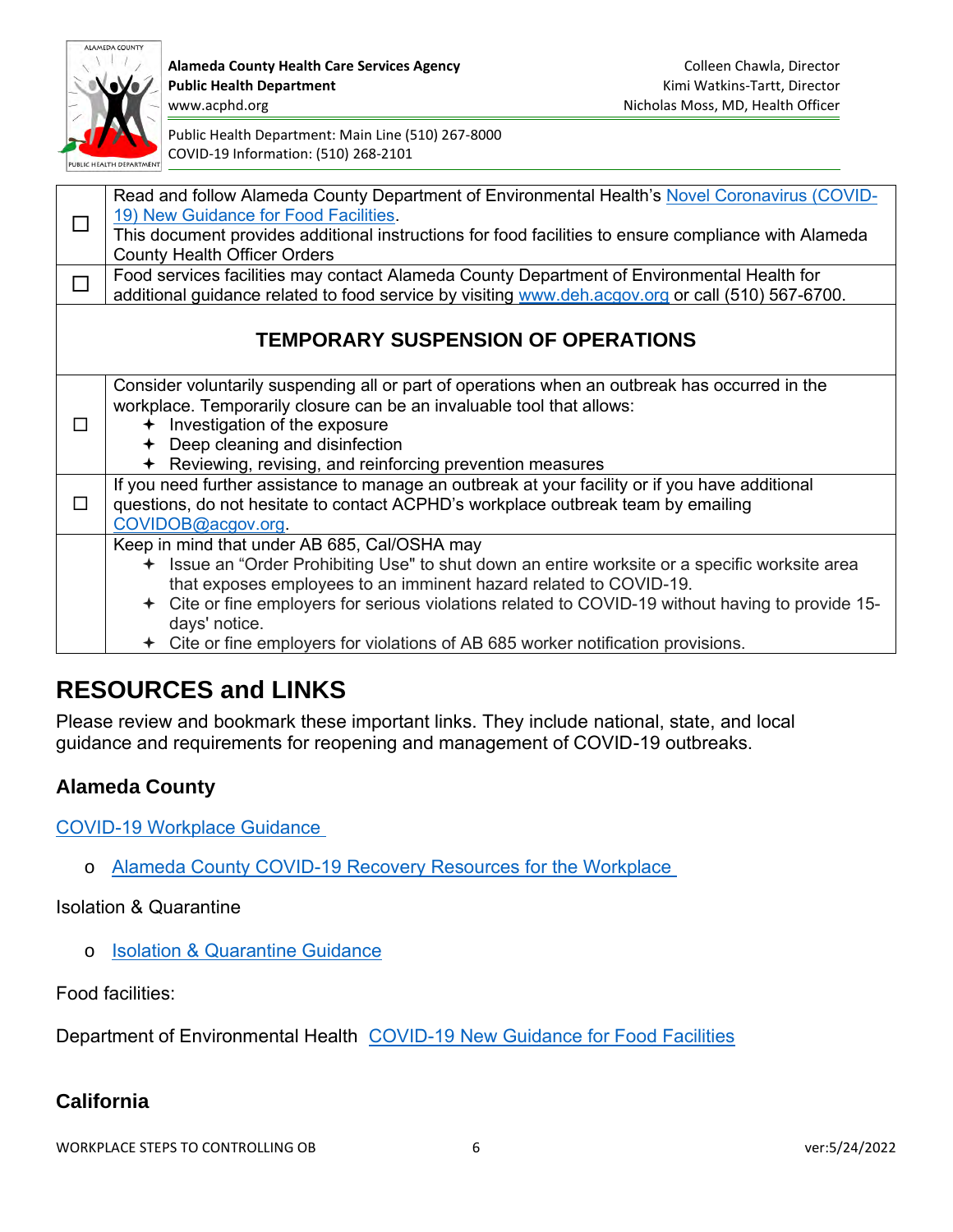

California Department of Public Health [Safely Reopening California](https://covid19.ca.gov/safely-reopening/#:~:text=Thanks%20to%20your%20trust%20in,tiers%2C%20and%20relaxed%20mask%20guidance.) 

Cal/OSHA COVID-19 ETS [Guidance and Resources](https://www.dir.ca.gov/dosh/coronavirus/ETS.html)

Cal/OSHA COVID-19 Emergency Temporary Standards [Frequently Asked Questions](https://www.dir.ca.gov/dosh/coronavirus/ETS.html)

[Cal/OSHA Sample Model Program](https://www.dir.ca.gov/dosh/coronavirus/ETS.html#:~:text=COVID%2D19%20Model%20Written%20Program) – links to fillable document

[AB 685](https://leginfo.legislature.ca.gov/faces/billTextClient.xhtml?bill_id=201920200AB685) Full Text of Assembly Bill

[California Coronavirus Testing](https://testing.covid19.ca.gov/testing-resources/) Task Force Home Page – resources for setting up a testing plan in your facility

### **United States**

CDC

[Workplaces and Businesses, Plan, Prepare, and Respond](https://www.cdc.gov/coronavirus/2019-ncov/community/index.html) 

[Interim Guidance for SARS-CoV-2 Testing in Non-Healthcare Workplaces](https://www.cdc.gov/coronavirus/2019-ncov/community/organizations/testing-non-healthcare-workplaces.html)

[Ventilation in Buildings](https://www.cdc.gov/coronavirus/2019-ncov/community/ventilation.html)

#### CDC Vaccination

- o Workplace Vaccination Program
- o [https://www.cdc.gov/coronavirus/2019](https://www.cdc.gov/coronavirus/2019-ncov/vaccines/recommendations/essentialworker/workplace-vaccination-program.html) [ncov/vaccines/recommendations/essentialworker/workplace-vaccination-program.html](https://www.cdc.gov/coronavirus/2019-ncov/vaccines/recommendations/essentialworker/workplace-vaccination-program.html)
- o Workplace COVID-19 Vaccination Toolkit
- o <https://www.cdc.gov/coronavirus/2019-ncov/vaccines/toolkits/essential-workers.html>
- o [Post-vaccination Considerations for Workplaces.](https://www.cdc.gov/coronavirus/2019-ncov/community/workplaces-businesses/vaccination-considerations-for-workplaces.html)

#### **NIOSH**

Hierarchy of Controls can be viewed [here.](https://www.cdc.gov/niosh/topics/hierarchy/default.html)

[Environmental Protection Agency List N: Disinfectants for Coronavirus \(COVID-19\)](https://www.epa.gov/coronavirus/about-list-n-disinfectants-coronavirus-covid-19-0)

Department of Labor

[The American Rescue Plan of 2020-21](https://www.dol.gov/general/american-rescue-plan)

WORKPLACE STEPS TO CONTROLLING OB  $\overline{7}$  7 ver:5/24/2022